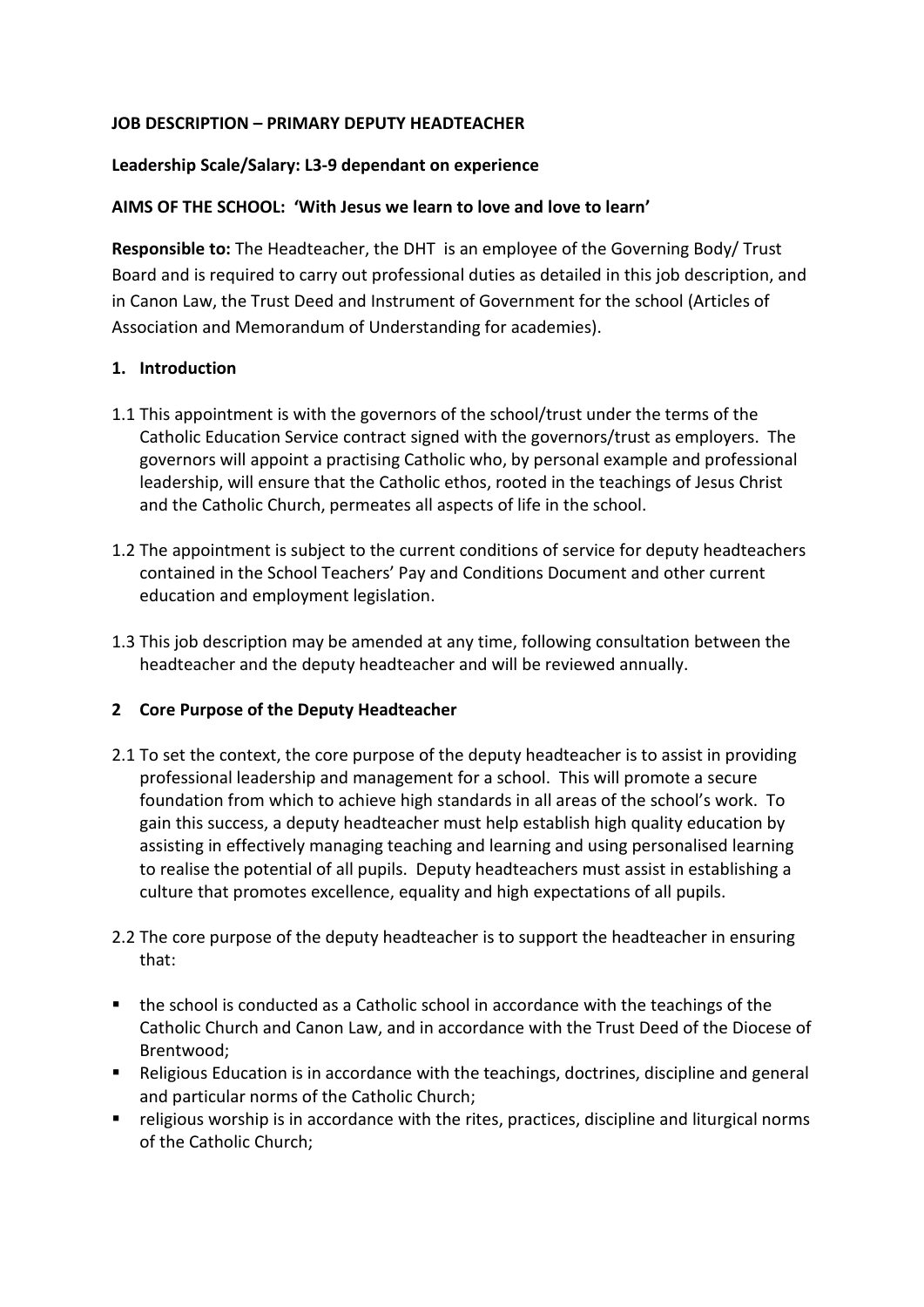- the school provides high quality teaching and learning that leads to successful outcomes for pupils in terms of spiritual and moral growth, achievement, attitudes to learning, behaviour and personal development;
- the school promotes and safeguards the welfare of all children, enabling every child, whatever their background or their circumstances, to have the support they need to: be healthy; stay safe; enjoy and achieve; make a positive contribution; achieve economic well-being; recognise their own dignity and the dignity of others as children of God;
- **all statutory requirements are met and the work of the school is effectively monitored,** evaluated and reviewed.

## **General Duties and Responsibilities**

To carry out the duties of the Deputy Headteacher as set out in the current School Teachers' Pay and Conditions Document.

| Class teacher<br>responsibilities | To carry out the duties of a school teacher as set out in the<br>$\bullet$<br>current School Teachers' Pay and Conditions Document.<br>To carry out the duties of a general class teacher as detailed in the<br>$\bullet$<br>school's class teacher job description, including the provision of<br>cover for absent teachers.<br>If required, to be responsible for a specific class or age group of<br>$\bullet$<br>children to be decided on appointment. |  |
|-----------------------------------|-------------------------------------------------------------------------------------------------------------------------------------------------------------------------------------------------------------------------------------------------------------------------------------------------------------------------------------------------------------------------------------------------------------------------------------------------------------|--|
| School culture                    | The school's culture expressed in the strategic vision and development of<br>a Catholic school stems from the educational mission of the Church,<br>which is reflected in the school's Mission Statement and School<br>Improvement Plan, school culture and behaviour                                                                                                                                                                                       |  |
|                                   | <b>Actions:</b>                                                                                                                                                                                                                                                                                                                                                                                                                                             |  |
|                                   | Under the direction of the headteacher, the deputy headteacher will:                                                                                                                                                                                                                                                                                                                                                                                        |  |
|                                   | Help create and maintain a distinctively Catholic ethos that is<br>$\bullet$<br>inclusive and applies Catholic values, attitudes and practices in all<br>aspects of school life, recognising that life is lived explicitly and<br>consciously in the presence of God. The ethos and strategic direction<br>should be established and sustained in partnership with the<br>governing board and through consultation with the school<br>community.            |  |
|                                   | Assist in ensuring there is planned worship, and appropriate liturgy in<br>٠<br>accordance with the rites, practices, discipline and liturgical norms of<br>the Catholic Church.                                                                                                                                                                                                                                                                            |  |
|                                   | Assist in ensuring the vision reflects the school's distinctive Catholic<br>character, in accordance with the provisions of the Diocesan Trust                                                                                                                                                                                                                                                                                                              |  |
|                                   |                                                                                                                                                                                                                                                                                                                                                                                                                                                             |  |

#### **Key Areas of Responsibility**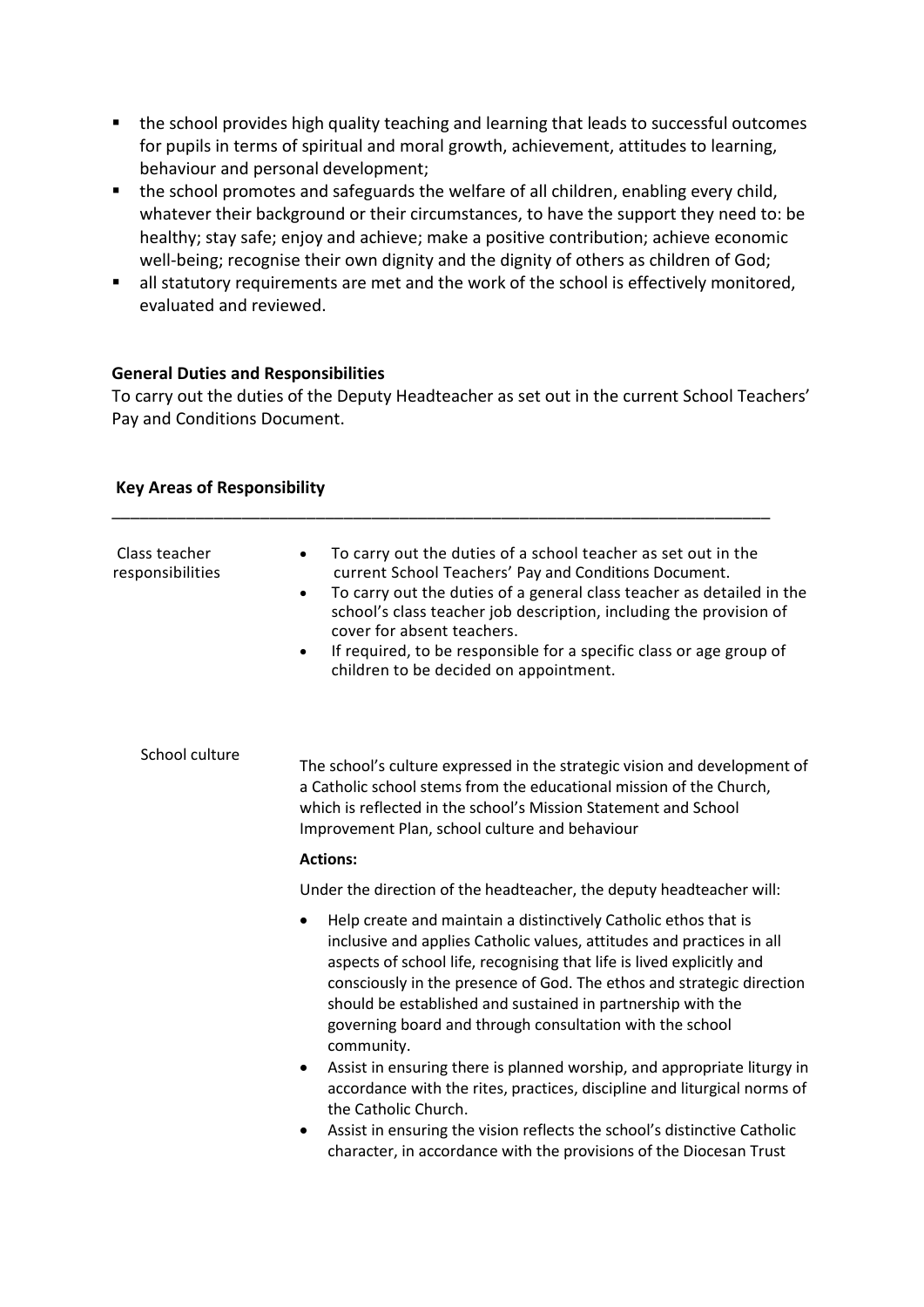|                | Deed, based on what it means to be fully human as revealed in the<br>person, life and teachings of Jesus Christ.<br>Create a culture where pupils experience a positive and enriching<br>٠<br>school life<br>Uphold ambitious educational standards of excellence which prepare<br>٠<br>pupils from all backgrounds for their next phase of education and life<br>Work with and motivate others to ensure creativity, innovation and<br>$\bullet$<br>quality, including in the use of appropriate new technology, to<br>achieve excellence and nurture human wholeness.<br>Promote positive and respectful relationships across the school<br>٠<br>community and a safe, orderly and inclusive environment<br>Help to build a school culture and curriculum, based on Gospel values<br>$\bullet$<br>and the teachings of Jesus Christ and the Catholic Church, which<br>takes account of the richness and diversity of the school's<br>communities.<br>Work to build and support a relationship with the local church and<br>٠<br>parish communities, seeing participation in the celebration of the<br>Eucharist as a crucial point of reference and stability.<br>Assist in ensuring a culture of high staff professionalism<br>٠ |
|----------------|-------------------------------------------------------------------------------------------------------------------------------------------------------------------------------------------------------------------------------------------------------------------------------------------------------------------------------------------------------------------------------------------------------------------------------------------------------------------------------------------------------------------------------------------------------------------------------------------------------------------------------------------------------------------------------------------------------------------------------------------------------------------------------------------------------------------------------------------------------------------------------------------------------------------------------------------------------------------------------------------------------------------------------------------------------------------------------------------------------------------------------------------------------------------------------------------------------------------------------------|
| Teaching       | In a Catholic school, the search for excellence is expressed in learning and<br>teaching, which responds to the needs and aspirations of its pupils and<br>acknowledges their individual worth as children of God.                                                                                                                                                                                                                                                                                                                                                                                                                                                                                                                                                                                                                                                                                                                                                                                                                                                                                                                                                                                                                  |
|                | <b>Actions:</b>                                                                                                                                                                                                                                                                                                                                                                                                                                                                                                                                                                                                                                                                                                                                                                                                                                                                                                                                                                                                                                                                                                                                                                                                                     |
|                | Under the direction of the headteacher, the deputy headteacher will:                                                                                                                                                                                                                                                                                                                                                                                                                                                                                                                                                                                                                                                                                                                                                                                                                                                                                                                                                                                                                                                                                                                                                                |
|                | • Support in establishing and sustaining high-quality, expert teaching<br>across all subjects and phases, built on an evidence-informed<br>understanding of effective teaching and how pupils learn<br>• Secure high quality religious education for all pupils in accordance with<br>the doctrines and teachings of the Catholic Church<br>• Ensure high quality Personal, Social and Health Education and<br>Citizenship in accordance with the teachings and doctrines of the<br>Catholic Church<br>• Ensure high quality Relationship, Sex and Health Education in<br>accordance with the teachings and doctrines of the Catholic Church<br>• Ensure quality provision for pupils' spiritual, moral, social and cultural<br>education in line with the distinctive Catholic nature, purposes and<br>aims of the school<br>• Ensure teaching is supported by high levels of subject expertise<br>• Ensure effective formative assessment to inform strategy and<br>decisions.                                                                                                                                                                                                                                                    |
| Curriculum and | <b>Actions:</b>                                                                                                                                                                                                                                                                                                                                                                                                                                                                                                                                                                                                                                                                                                                                                                                                                                                                                                                                                                                                                                                                                                                                                                                                                     |

assessment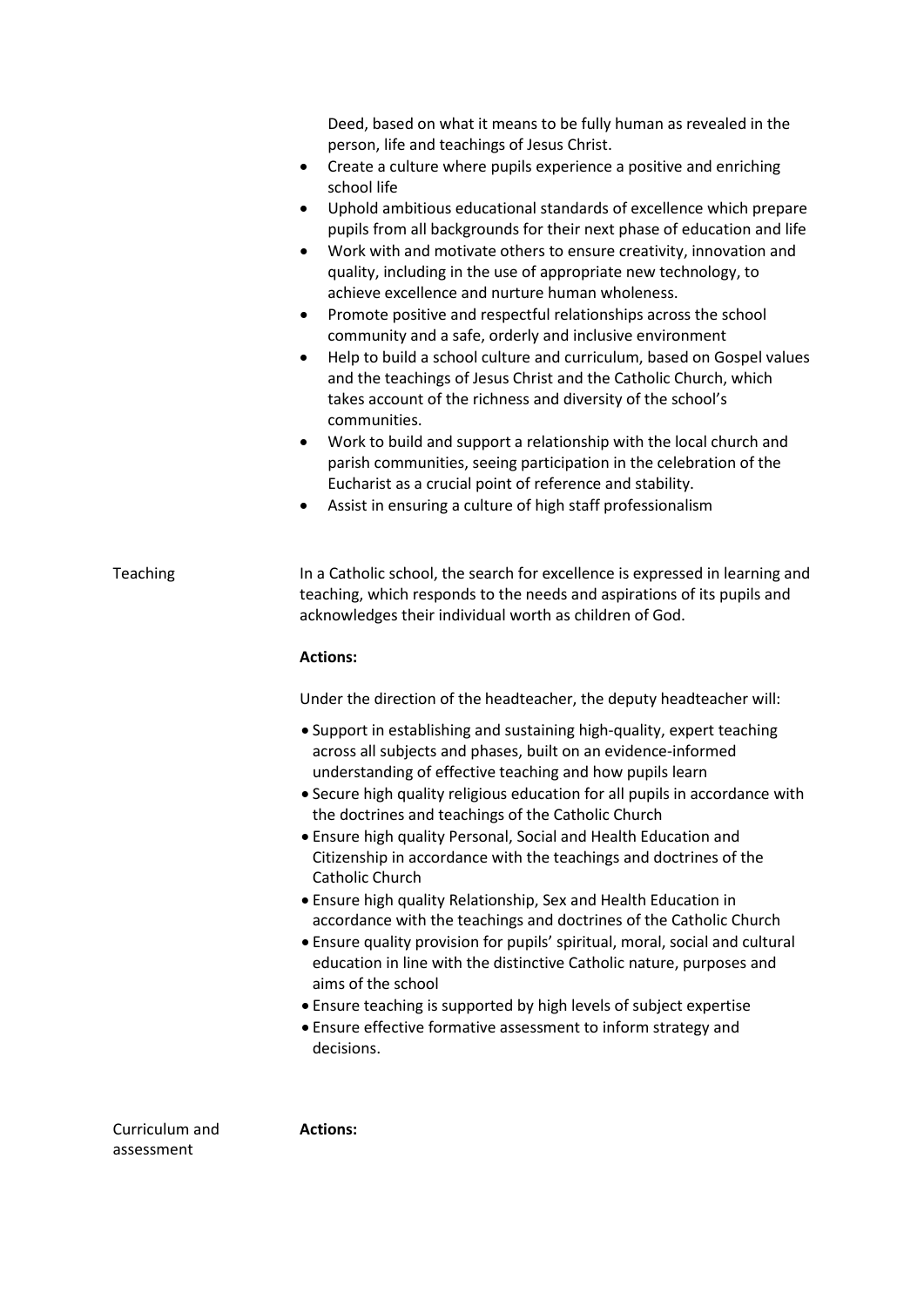|                                                 | Under the direction of the headteacher, the deputy headteacher will:                                                                                                                                                                                                                                                                                                                                                                                                                                                                                                                                                                                                   |
|-------------------------------------------------|------------------------------------------------------------------------------------------------------------------------------------------------------------------------------------------------------------------------------------------------------------------------------------------------------------------------------------------------------------------------------------------------------------------------------------------------------------------------------------------------------------------------------------------------------------------------------------------------------------------------------------------------------------------------|
|                                                 | Ensure a broad, structured and coherent curriculum which sets<br>$\bullet$<br>out the knowledge, skills and values that will be taught<br>Support to establish effective curricular leadership, developing<br>٠<br>subject leaders with high levels of relevant expertise with access<br>to professional networks and communities<br>Ensure that all pupils are taught to read through the provision of<br>٠<br>evidence-informed approaches to reading, particularly the use of<br>systematic synthetic phonics in schools that teach early reading<br>Assist in ensuring valid, reliable and proportionate approaches<br>$\bullet$<br>are used when assessing pupils |
| Behaviour                                       | <b>Actions:</b>                                                                                                                                                                                                                                                                                                                                                                                                                                                                                                                                                                                                                                                        |
|                                                 | Under the direction of the headteacher, the deputy headteacher will:                                                                                                                                                                                                                                                                                                                                                                                                                                                                                                                                                                                                   |
|                                                 | Have high expectations for pupils' behaviour, built upon<br>$\bullet$<br>relationships, rules and routines, based on Gospel Values which<br>are understood clearly by all staff and pupil including courteous<br>conduct in accordance with the school's behaviour policy<br>Manage behaviour consistently, fairly and respectfully<br>٠<br>Ensure that adults within the school model and teach the<br>$\bullet$<br>behaviour of a good citizen                                                                                                                                                                                                                       |
| Additional and special<br>educational needs and | <b>Actions:</b>                                                                                                                                                                                                                                                                                                                                                                                                                                                                                                                                                                                                                                                        |
| disabilities (SEND)                             | Under the direction of the headteacher, the deputy headteacher will:                                                                                                                                                                                                                                                                                                                                                                                                                                                                                                                                                                                                   |
|                                                 | Ensure the school holds ambitious expectations for all pupils<br>$\bullet$<br>Assist in creating a culture and practices that enable pupils to<br>$\bullet$<br>access the curriculum and learn effectively<br>Ensure the school works effectively with parents, carers and<br>professionals, to identify the additional needs of pupils, providing<br>support and adaptation where appropriate<br>Assist in ensuring the school fulfils its statutory duties under the<br>٠<br>SEND code of practice                                                                                                                                                                   |
| Professional development Actions:               |                                                                                                                                                                                                                                                                                                                                                                                                                                                                                                                                                                                                                                                                        |
|                                                 | Under the direction of the headteacher, the deputy headteacher will:                                                                                                                                                                                                                                                                                                                                                                                                                                                                                                                                                                                                   |
|                                                 | Ensure staff have access to high-quality, sustained professional<br>1.<br>development opportunities                                                                                                                                                                                                                                                                                                                                                                                                                                                                                                                                                                    |
|                                                 | Prioritise the professional development of staff, ensuring<br>$\mathcal{P}$                                                                                                                                                                                                                                                                                                                                                                                                                                                                                                                                                                                            |

- 2. Prioritise the professional development of staff, ensuring effective planning, delivery and evaluation which is consistent with the standard for teachers' professional development
- 3. Ensure that professional development opportunities draw on expert provision from beyond the school, as well as within it, including nationally recognised career and professional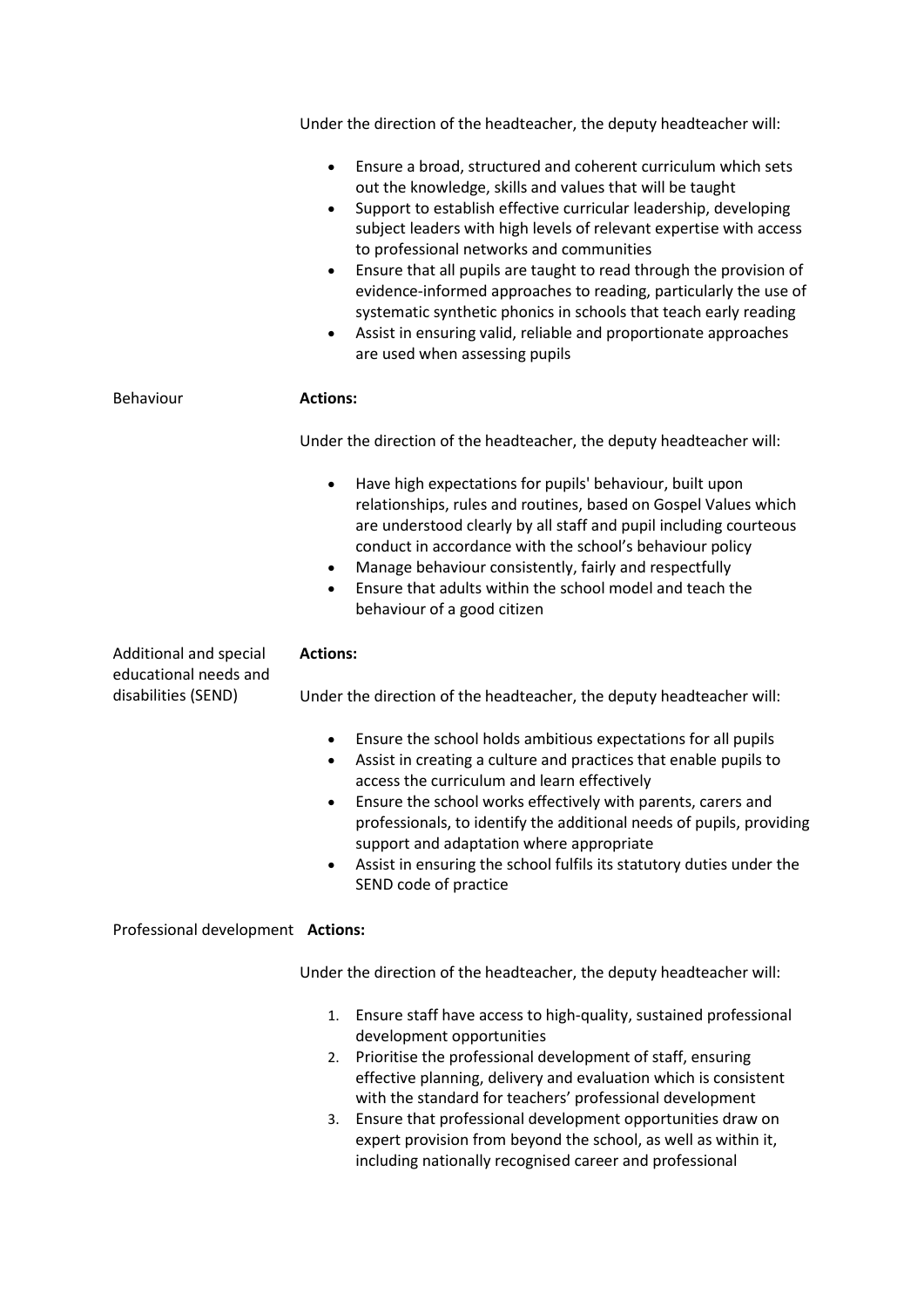frameworks and programmes to build capacity and support succession planning

Organisational management

- 1.1 In a Catholic school, all deployment of staff, finance, material resources, time and energy should promote the common good of the community in accordance with the school's mission.
- 1.2 The Headteacher provides effective organisation and management of the school and seeks ways of improving organisational structures and functions based on rigorous self-evaluation. The Headteacher deploys people and resources efficiently and effectively to secure the school's aims and mission through meeting specific objectives in line with the school's strategic plan and financial objectives.

#### **Actions:**

Under the direction of the headteacher, the deputy headteacher will:

- Ensure the protection and safety of pupils and staff through effective approaches to safeguarding
- Support the appropriate prioritisation and allocation of financial resources, ensuring efficiency, effectiveness and probity in the use of public funds
- Ensure staff are deployed and managed well with due attention paid to workload
- Establish and oversee systems, processes and policies that enable the school to operate effectively and efficiently
- Assist in ensuring rigorous approaches to identifying, managing and mitigating risk
- Assist in ensuring stewardship of the buildings and grounds in relation to Diocesan requirements
- Assist in providing a safe and secure environment for all who work in and visit the school

| Continuous school<br>improvement | <b>Actions:</b>                                                                                                                                                                                                                                                                                                                                                                                                                                                                                                                      |
|----------------------------------|--------------------------------------------------------------------------------------------------------------------------------------------------------------------------------------------------------------------------------------------------------------------------------------------------------------------------------------------------------------------------------------------------------------------------------------------------------------------------------------------------------------------------------------|
|                                  | Under the direction of the headteacher, the deputy headteacher will:                                                                                                                                                                                                                                                                                                                                                                                                                                                                 |
|                                  | Identify and analyse complex or persistent problems and barriers<br>$\bullet$<br>which limit school effectiveness, and identify priority areas for<br>improvement<br>Develop appropriate evidence-informed strategies for<br>$\bullet$<br>improvement as part of well-targeted plans which are realistic,<br>timely, appropriately sequenced and suited to the school's<br>context<br>Ensure careful and effective implementation of improvement<br>$\bullet$<br>strategies, which lead to sustained school improvement over<br>time |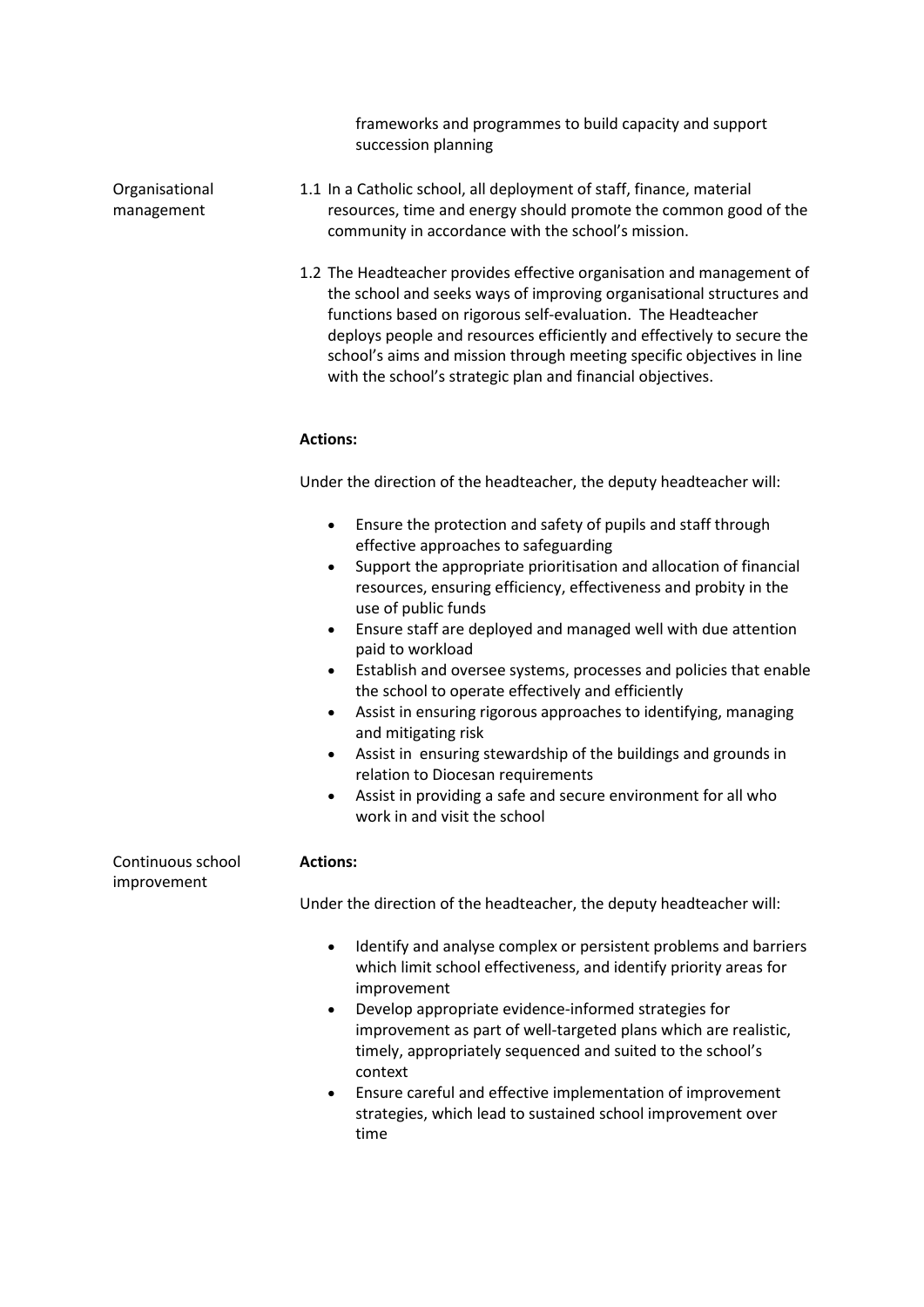| Working in partnership           | In a Catholic school, the headteacher shares responsibility for the mission<br>of the school and the wider Diocesan educational system and is therefore<br>called to work in collaboration with others including, parents, clergy,<br>religious, diocesan officers, colleague headteachers and agencies set up<br>by the Catholic Bishops' Conference of England and Wales, as and when<br>appropriate                                                                                                                                                                                                                                                                                                                                                                                                                           |
|----------------------------------|----------------------------------------------------------------------------------------------------------------------------------------------------------------------------------------------------------------------------------------------------------------------------------------------------------------------------------------------------------------------------------------------------------------------------------------------------------------------------------------------------------------------------------------------------------------------------------------------------------------------------------------------------------------------------------------------------------------------------------------------------------------------------------------------------------------------------------|
|                                  | <b>Actions:</b>                                                                                                                                                                                                                                                                                                                                                                                                                                                                                                                                                                                                                                                                                                                                                                                                                  |
|                                  | Under the direction of the headteacher, the deputy headteacher will:                                                                                                                                                                                                                                                                                                                                                                                                                                                                                                                                                                                                                                                                                                                                                             |
|                                  | Recognise the authority of the Bishop in relation to the provision<br>$\bullet$<br>of Catholic education in the Diocese and work with Diocesan<br>authorities to provide them with such information as they<br>require<br>Forge constructive relationships with parents to support and<br>$\bullet$<br>improve pupils' achievement and further the distinctive Catholic<br>nature, purposes and aims of the school<br>Develop effective links with the parish and wider Catholic<br>$\bullet$<br>community. Work successfully with other schools, including<br>other Catholic schools, and organisations in a climate of mutual<br>challenge and support<br>Create working relationships with fellow professionals and<br>$\bullet$<br>colleagues across other public services to improve educational<br>outcomes for all pupils |
| Governance and<br>accountability | Actions:                                                                                                                                                                                                                                                                                                                                                                                                                                                                                                                                                                                                                                                                                                                                                                                                                         |
|                                  | Under the direction of the headteacher, the deputy headteacher will:                                                                                                                                                                                                                                                                                                                                                                                                                                                                                                                                                                                                                                                                                                                                                             |
|                                  | Understand and welcome the role of effective governance,<br>$\bullet$<br>upholding their obligation to give account and accept<br>responsibility<br>Create professional working relationships with those responsible<br>for governance<br>Ensure that staff know and understand their professional<br>responsibilities and are held to account<br>Ensure the school effectively and efficiently operates within the<br>$\bullet$<br>required regulatory frameworks and meets all statutory duties                                                                                                                                                                                                                                                                                                                                |

Other areas of Responsibility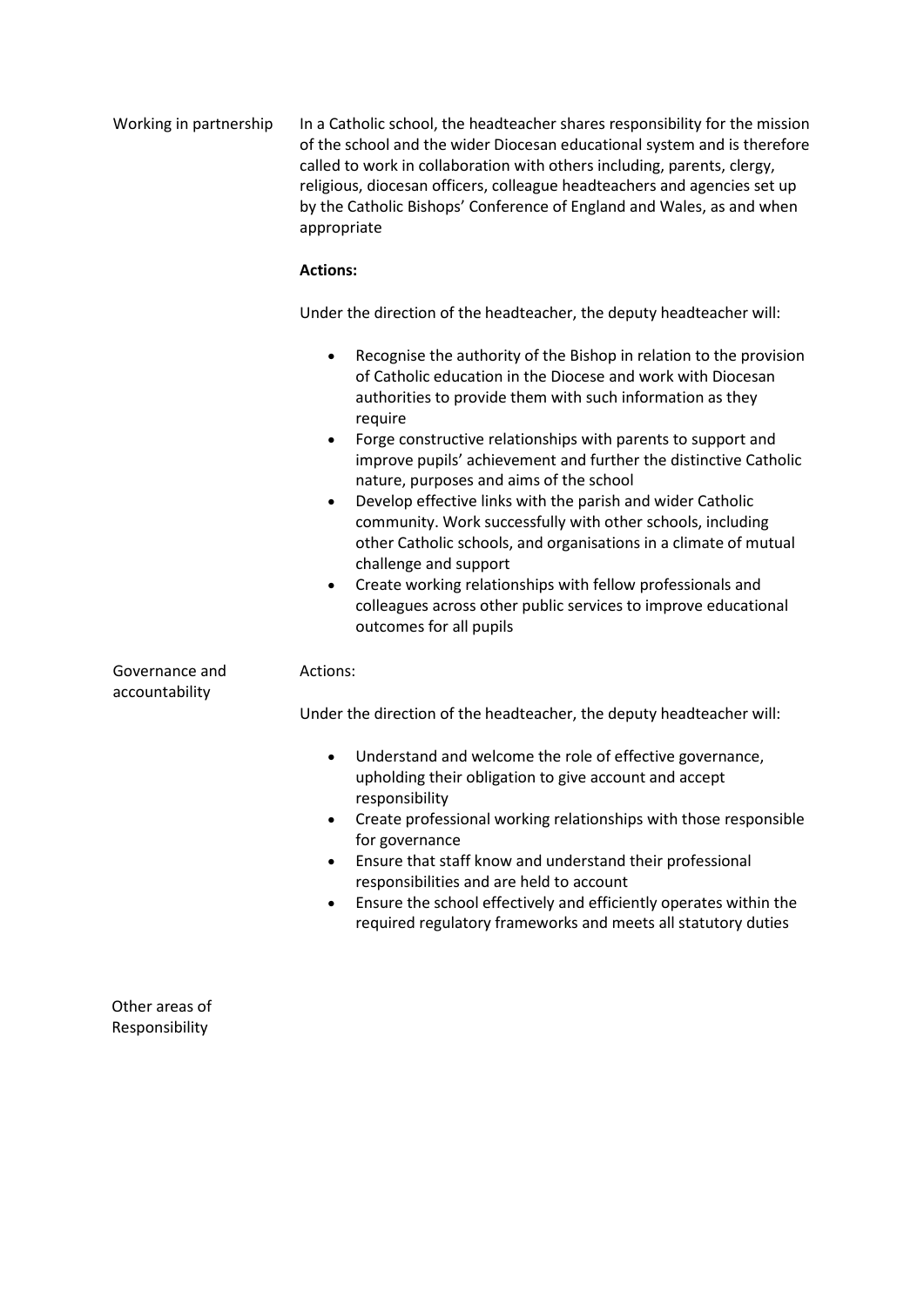## **PERSON SPECIFICATION**

## **Appointment of Deputy Headteacher**

Please write your supporting statement /letter giving evidence of how you meet each of the essential criteria.

|                                                                                   | Essential                    | Desirable                                                                     |
|-----------------------------------------------------------------------------------|------------------------------|-------------------------------------------------------------------------------|
| <b>Faith Commitment</b>                                                           |                              |                                                                               |
| 1. Practising and committed Catholic in good standing with the Church             | $\sqrt{ }$<br>R              | Evidence of<br>participation<br>in parish or<br>Catholic<br>community<br>life |
| 2. A secure understanding of the distinctive nature of the Catholic school        | $\sqrt{ }$<br>AI             |                                                                               |
| B. Understanding of the school's role in the Catholic and wider community         | $\sqrt{ }$<br>A <sub>1</sub> |                                                                               |
| Ability to demonstrate care, compassion and reconciliation<br>4.                  | $\sqrt{ }$<br>AR             |                                                                               |
| Ability to lead acts of worship in the Catholic school<br>5.                      | $\sqrt{ }$<br>I.             |                                                                               |
| <b>Qualifications and Training</b>                                                |                              |                                                                               |
| Degree + QTS<br>1.                                                                | $\sqrt{ }$<br><b>AD</b>      |                                                                               |
| Evidence of continuing professional development in preparation for DHT post<br>2. | $\sqrt{ }$<br>A              |                                                                               |
| Catholic Certificate in Religious Studies (CCRS)<br>3.                            |                              | $\sqrt{ }$                                                                    |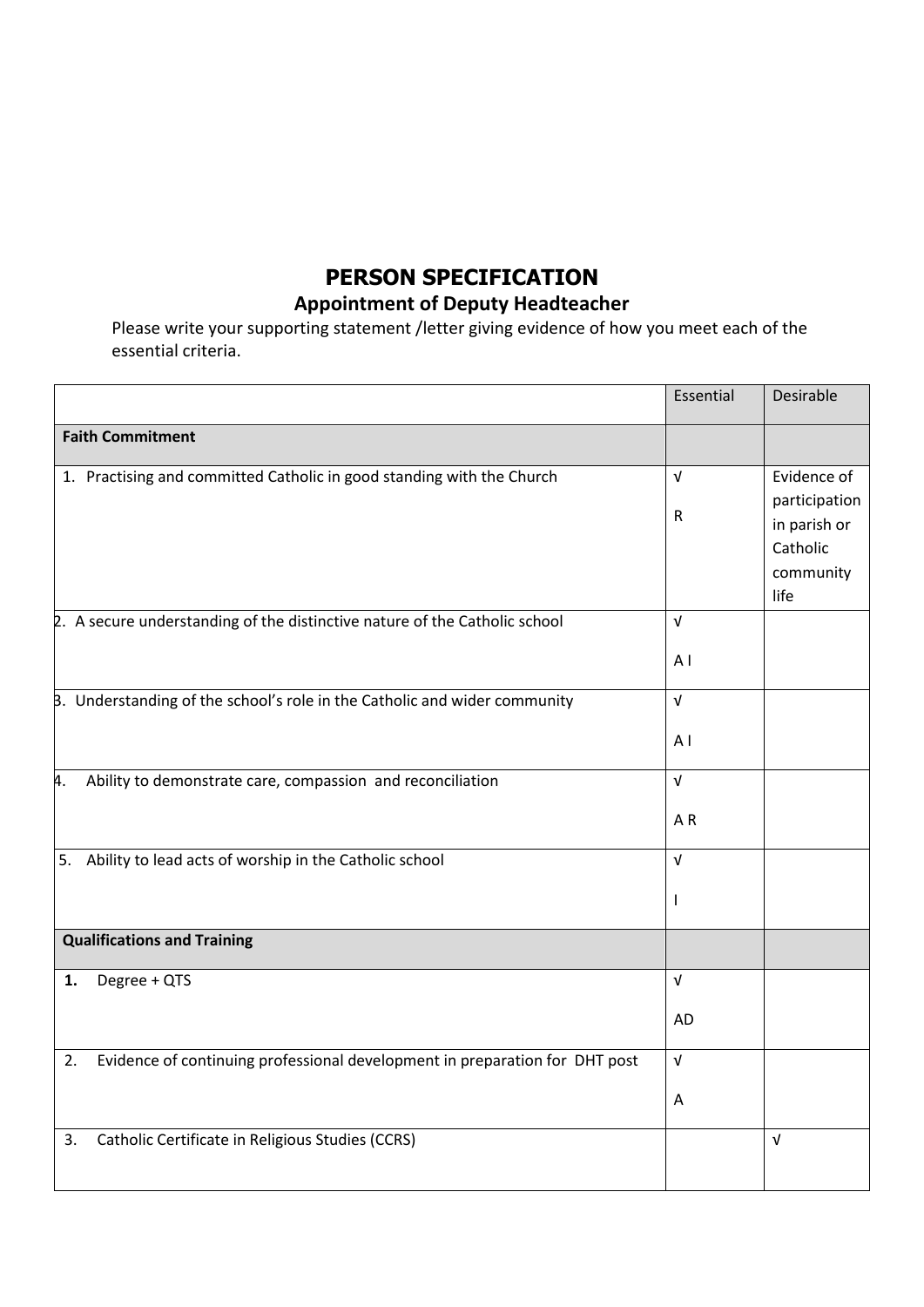| 4.                                | Willingness to undertake CCRS within 2 years of appointment                                                        | $\sqrt{ }$     |            |
|-----------------------------------|--------------------------------------------------------------------------------------------------------------------|----------------|------------|
|                                   |                                                                                                                    | A <sub>l</sub> |            |
|                                   | <b>Experience</b>                                                                                                  |                |            |
| 5.                                | At least 5 years teaching experience                                                                               | $\sqrt{ }$     |            |
|                                   |                                                                                                                    | ARI            |            |
| 6.                                | A record of successful teaching                                                                                    | $\sqrt{ }$     |            |
|                                   |                                                                                                                    | ARI            |            |
| 7.                                | Experience of teaching more than one key stage                                                                     |                | $\sqrt{ }$ |
|                                   |                                                                                                                    |                | ARI        |
| 8.                                | Experience of effecting change in teaching, learning or curriculum either at<br>class, phase or whole school level | $\sqrt{ }$     |            |
|                                   |                                                                                                                    | ARI            |            |
| 9.                                | Experience of leadership and management roles within a primary school;                                             | $\sqrt{ }$     |            |
|                                   |                                                                                                                    | ARI            |            |
| 10.                               | Involvement in school self-evaluation and development planning                                                     |                | $\sqrt{ }$ |
| 11.                               | Demonstrable experience of successful line management and staff                                                    | $\sqrt{ }$     |            |
|                                   | development                                                                                                        | ARI            |            |
|                                   | <b>Professional Knowledge and Understanding</b>                                                                    |                |            |
| 12.                               | Understanding of high-quality teaching, and the ability to model this for                                          | $\sqrt{ }$     |            |
|                                   | others and support others to improve                                                                               | Al             |            |
| 13.                               | Understanding of school finances and financial management                                                          |                | $\sqrt{ }$ |
|                                   |                                                                                                                    |                | ı          |
| Promoting the welfare of children |                                                                                                                    |                |            |
| 14.                               | A good understanding of up to date policy and practice with regard to                                              | V              |            |
|                                   | Safeguarding                                                                                                       | J.             |            |
| 15.                               | A good understanding of wellbeing and child mental health issues                                                   |                | $\sqrt{ }$ |